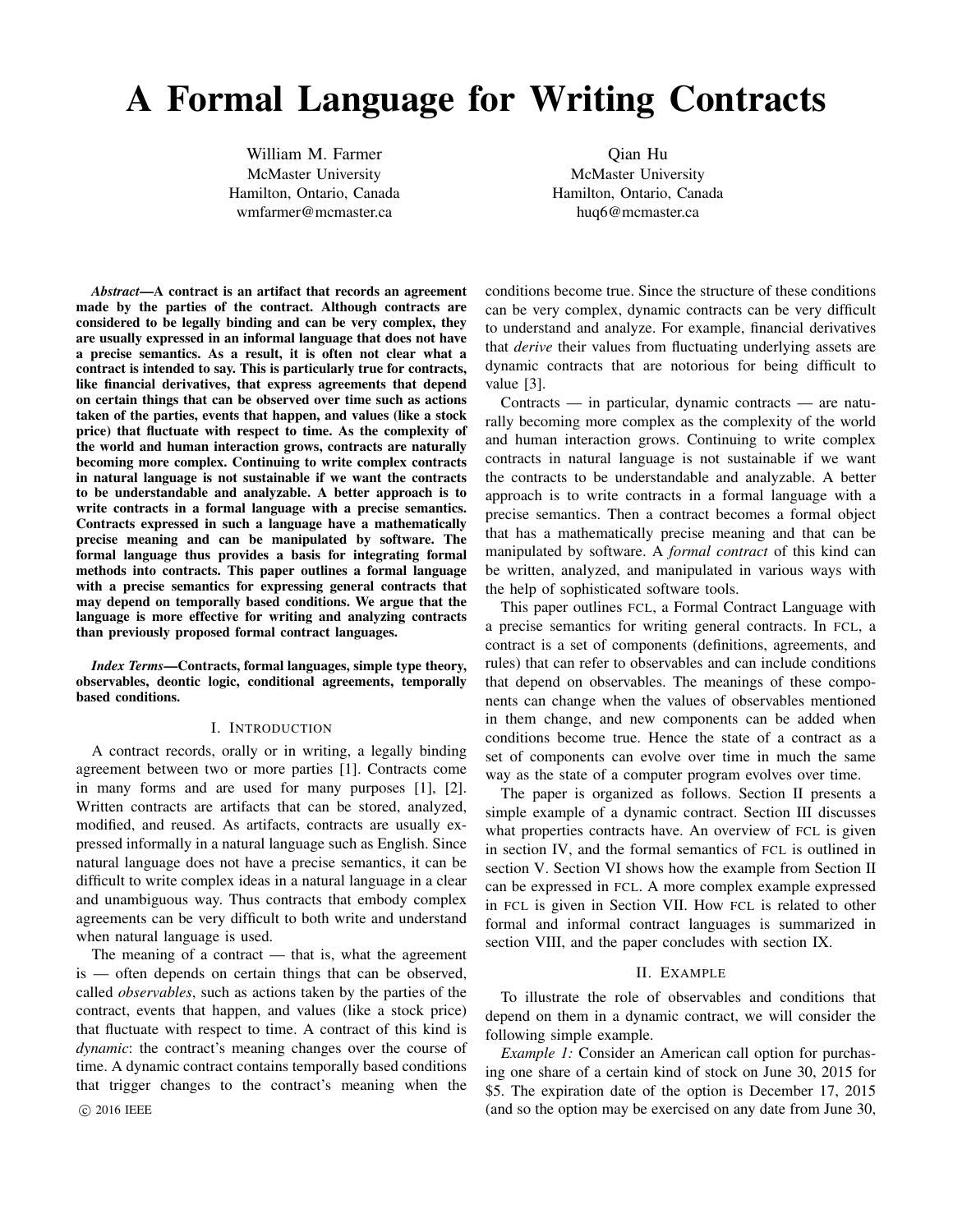2015 to December 17, 2015). The strike price of the option is \$80. The transaction of the sale of the stock must be finished within 30 days of payment.

An *American option* is a contract that gives the owner the right, but not the obligation, to buy or sell a specified asset at a specified price on or before a specified date [4]. This example describes the conditions that are required for the sale of one share of stock. It shows the role that observables and conditions commonly play in contracts. If a payment of \$5 on June 30, 2015 is made to the option seller to buy the option (first condition), the option contract will become effective. If the option buyer exercises the option by paying \$80 to the option seller on or before December 17, 2015 (the second condition), the option seller will transfer one share of the stock to the option buyer within 30 days after the option is exercised. The payments of \$5 and \$80 are both observables on which the first and second conditions respectively depend. The transference of the stock is also an observable.

This American call option can be deconstructed into three components:

- 1. Condition 1: The option buyer gives the option seller \$5 on June 30, 2015 to buy an American call option consisting of a conditional agreement composed of the following two components.
- 2. Condition 2: The option buyer chooses to exercise the option by paying \$80 to option seller on or before December 17, 2015.
- 3. Agreement: The option seller is obligated to transfer one share of stock to the option buyer no later than 30 days after the option is exercised.

The contract thus has the following form:

if **Condition 1** t h e n if **Condition 2** 

then Agreement

Both if-then parts of the contract are conditional agreements. The second conditional agreement consists of Condition 2 and Agreement, and the first conditional consists of Condition 1 and the second conditional agreement.

The *offer time* of the American call option is the time the option contract is offered by the option seller to possible buyers. At the offer time, the option contract is not a legally binding agreement. It becomes a legally binding agreement only when the option contract is purchased by the option buyer (i.e., the time when Condition 1 is satisfied).

A conditional agreement, like either of the two in this example, can be viewed as a "rule" that generates an agreement depending on the values of certain observables. In general, different agreements are generated when observables have different values. Observables determine both the meaning of a contract and how the meaning of the contract evolves over time.

## III. WHAT IS A CONTRACT?

Before we present FCL, our formal language for writing contracts, we need to discuss what a contract is. A contract is an artifact with certain properties. There is not a clear consensus of which of these properties are necessary and which are optional. We favor the definition of a contract given by Brian Blum in [2, p. 2]. He says a contract must have each of the following properties:

- Is an oral or written agreement.
- Involves at least two parties.
- Includes at least one promise made by the parties.
- Establishes an exchange relationship between the parties.
- Is legally enforceable.

A contract is created only because the parties reach agreement on the terms of the contract. The *parties* are the people or entities that have mutually agreed to the contract and are bound by its terms and conditions. In the case of written agreements, the parties are typically identified as the people or entities that signed the agreement. For any contract to be valid, there must be at least two parties. Typically, one party makes an offer and the other party accepts it. In addition, to be valid a contract must involve the parties in an *exchange* of something of value such as services, goods, or a promise to perform some action. Note that the exchange of money is not necessary.

A contract involves a *promise* which Blum defines as an "undertaking to act or refrain from acting in a specified way at some future time" [2, p. 5]. We think of "undertaking to act" as the deontic notion of *obligation*. Similarly, we understand "refrain from acting" as the deontic notion of *prohibition*. Obligation and prohibition are concepts studied in deontic logic [5]. They have the distinctive characteristic of being violable. When a promise made in a contract is honored, we say the promise has been *satisfied*. If it has not been honored, we say it has been *violated*. A promise may be restricted by a temporal bound, that is, a period of time during which an obligation or prohibition is in force. For example, a tenant may be obliged to pay rent on the first day of each month.

We will use an expanded definition of a contract that includes "degenerate contracts" that would not be considered contracts according to Blum's definition but are convenient to include in the space of all possible contracts. For example, a contract is *void* if it violates the law [3]. Void contracts are not legally enforceable agreements, so by Blum's definition they are not genuine contracts. We will consider them to be contracts, but we will designate them as being degenerate. Similarly, we will consider an agreement between two parties that does not include a promise or establish an exchange relationship between the parties as a degenerate contract.

#### IV. OVERVIEW OF FCL

This section describes the main components of FCL and informally explains their purpose and meaning. The formal semantics of FCL is outlined in the section V.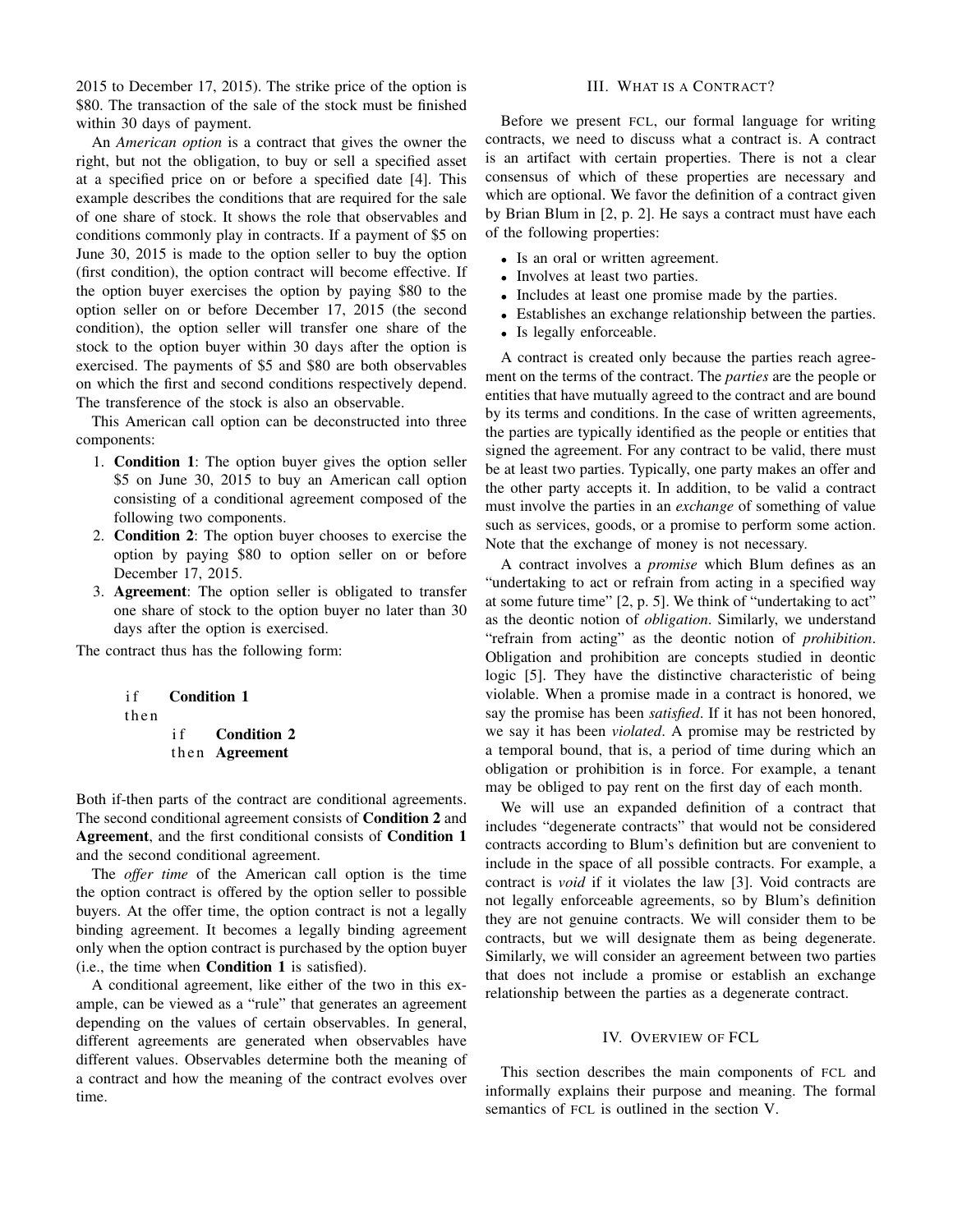# *A. Underlying Logic*

We will assume that the underlying logic of FCL is some version of simple type theory [6]. The underlying logic must have the following base types:

- 1. Bool, a type consisting of the boolean values T (true) and F (false).
- 2. Time, a type consisting of the integers  $\mathbb{Z}$ . That is, we assume that time is represented as a discrete linearly ordered set of values such that each value has a predecessor and a successor. The values many denote any convenient measure of time such as days, hours, seconds, etc.
- 3. Event, a type of events. These can be actions performed by the parties of a contract as well as events that the parties have no control over.

The underlying logic must have the following constants:

- 1. true and false of type Bool.
- 2. obs-event of type Time  $\times$  Event  $\rightarrow$  Bool.

true and false represent the truth values T and F, respectively. obs-event is used to express observations of events as described in section IV-B.

The underlying logic must also have the variable  $X_{time}$  of type Time.  $X_{time}$  is used to instantiate expressions with the current time of a contract.

An *expression* of FCL is any expression in the underlying logic of FCL.

Building FCL on simple type theory gives FCL access to the high expressivity and reasoning power of simple type theory [6]. This means that FCL can be developed largely by utilizing the standard machinery of simple type theory without the need to develop new logical ideas.

# *B. Observables*

An *observable* is something that has a variable value that can be observed at a particular time [7], [8]. Let us look at a couple of examples. The temperature of a room is an observable. Its value at a given time  $t$  is the temperature measured in the room at  $t$ . An event is an observable whose value is either true or false. Its value at a given time  $t$  is true [false] if the event occurs [does not occur] at  $t$ .

An *observable* of FCL is the application of a constant f of type

$$
\text{Time} \times \alpha_1 \times \dots \times \alpha_n \to \beta
$$

where  $n \geq 0$ . Thus the value of the observable  $f(t, a_1, \ldots, a_n)$ depends on time in the sense that it depends on the value of its first argument which is of type Time. The value of  $f(t, a_1, \ldots, a_n)$  also depends on the parameters  $a_1, \ldots, a_n$ . An *observation* of FCL is an atomic formula of the form  $o = v$  where o is an observable  $f(t, a_1, \ldots, a_n)$  and v is a value in the output type of  $f$ . When the output type of f is Bool,  $o = true$  and  $o = false$  can be written as o and ¬o, respectively. An *observational statement* of FCL is a formula of the underlying logic of FCL constructed from observations using the machinery of the underlying logic —

| $\mathbb{O}(a, \mathcal{T})$  |  | stands for $\lambda t$ : Time. $\exists u$ : Time.                                  |
|-------------------------------|--|-------------------------------------------------------------------------------------|
|                               |  | $u \in \mathcal{T} \wedge u \leq t \wedge \text{obs-event}(u, a).$                  |
| $\mathbb{F}(a, \mathcal{T})$  |  | stands for $\lambda t$ : Time. $\forall u$ : Time.                                  |
|                               |  | $u \in \mathcal{T} \supset (u \leq t \wedge \neg \mathsf{obs\text{-}event}(u, a)).$ |
| TABLE I                       |  |                                                                                     |
| <b>NOTATIONAL DEFINITIONS</b> |  |                                                                                     |

which includes propositional connectives, quantifiers, and the other usual machinery of simple type theory.

We will show how the two examples of observables mentioned above can be expressed in FCL. Let obs-temp be a constant of type Time  $\rightarrow \mathbb{Z}$ . Then obs-temp $(t) = a$  represents the observation that the temperature in a particular room is  $a$ at time t. obs-event $(t, e)$  represents the observation that the event e occurs at time t.

# *C. Actions*

An *action* is an event that can be performed by the parties of a contract. There are two sorts of entities involved in an action: *subjects* and *objects*. The former are the entities who perform the action, while the latter are the entities that are acted upon by the subjects. An *action* a of type Event is defined as a tuple of the form  $(L, \alpha, S, \mathcal{O})$  where L is the label of an action,  $\alpha$ is the *act* of the action (i.e., the thing that is performed),  $S$  is the set of subjects of the action, and  $\mathcal O$  is the set of objects.

Contracts typically include actions that specify the transfer of resources (money, goods, services, and even pieces of information) between parties. The act of the action would be the transfer of resources from one party (the subject) to another party (the object). Notice that an action of this kind encodes both what is transferred and what parties are involved in the transference.

#### *D. Constant Definitions*

A *constant definition* of FCL is an expression of the form  $c = e$  where c is a new constant or an application of new constant and e is an expression that defines the value of c. Constant definitions are used, among other things, to define temporally based values.

#### *E. Notational Definitions*

We will introduce now the notational definitions in Table I. Let  $a$  be an action and  $T$  be a set of times. Expressions of the form  $\mathbb{O}(a, \mathcal{T})$  and  $\mathbb{F}(a, \mathcal{T})$  are called *obligations* and *prohibitions*. respectively. These two kinds of expressions are used in FCL to represent agreements (which are defined in the next subsection).  $\mathbb{O}(a, \mathcal{T})(t)$  asserts that the action a has been observed at some time in  $T$  at or before the time t, and  $\mathbb{F}(a, \mathcal{T})(t)$  asserts that action a has not been observed at any time in  $T$  at or before the time t. The operators  $\mathbb O$ and F are inspired by the deontic operators for *obligation* and *prohibition* [5].

#### *F. Agreements*

An *agreement* is a promise to do or not do a specific action. An *agreement* of FCL is a time predicate p such that  $p(t)$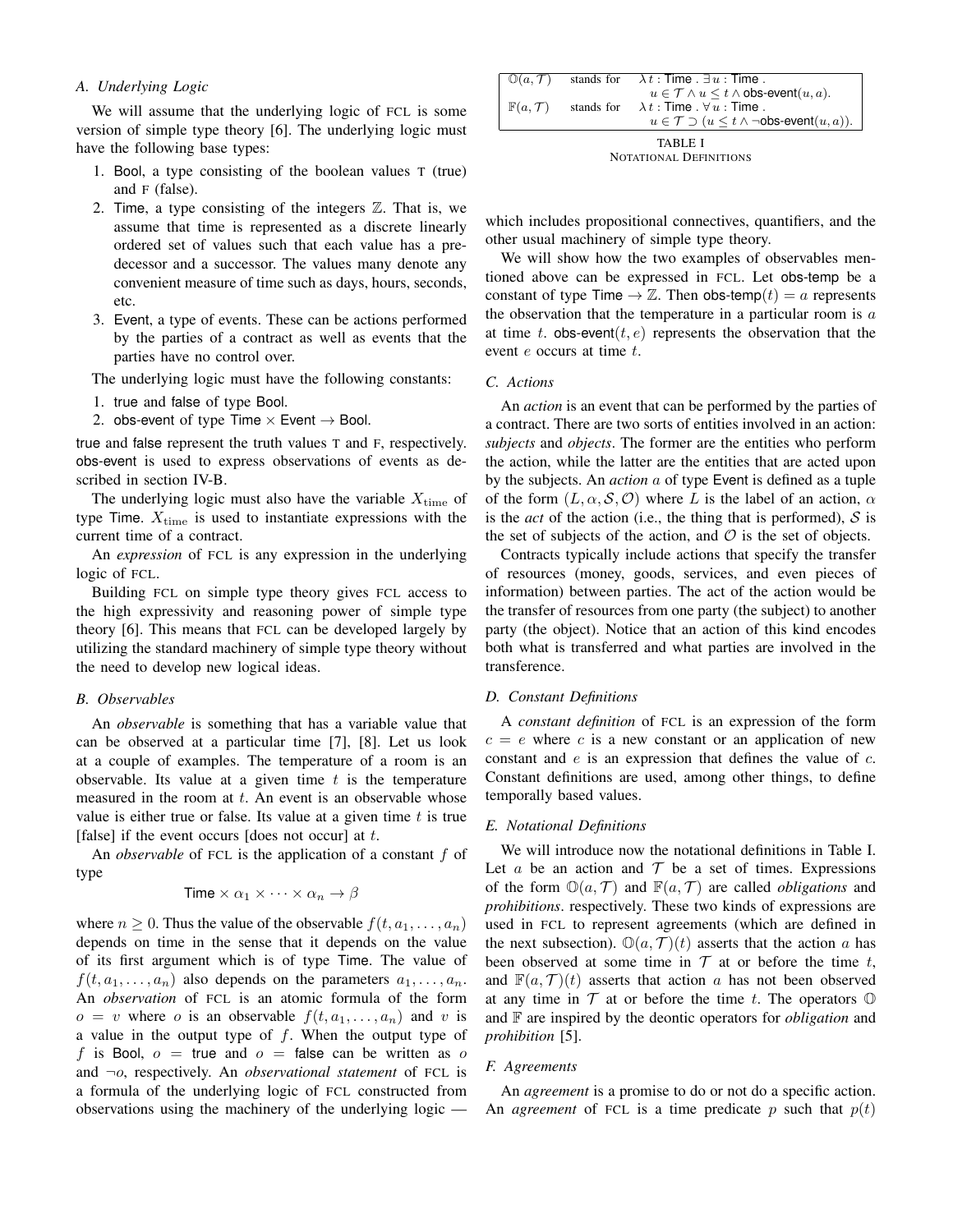asserts that the promise represented by  $p$  has been met at time t. Obligations  $\mathbb{O}(a, \mathcal{T})$  and prohibitions  $\mathbb{F}(a, \mathcal{T})$ , where a is an action and  $T$  is a set of times, are especially useful examples of agreements.  $\mathbb{O}(a, \mathcal{T})$  represents the promise that the action a will occur at some time in  $\mathcal{T}$ , and  $\mathbb{F}(a, \mathcal{T})$ represents the promise that the action  $a$  will not occur at any time in  $T$ .

Notice that agreements in FCL do not include an expression formed using an operator corresponding to the deontic operator for *permission*. Permissions and obligations are really the same thing looked at from different points of view. For example, A's obligation to pay B money, is the same thing as B's permission to be paid by A, and A's permission to receive a payment from B, is the same as B shall pay A the money.

We think permission more properly refers to a discretionary authority to trigger an obligation for the other party to perform. In FCL, one party's permission to perform an action  $a$  will often be expressed by:

- 1. The absence of an obligation to perform  $a$ ;
- 2. The absence of a prohibition to perform  $a$ ; and
- 3. A conditional agreement that says, if  $a$  is performed, then the other party is obligated to perform some action b.

Thus, a permitted action will be expressed as a rule that can create the other party's obligations in response to the performance of this action. Consider Example 1 in which the option buyer is permitted to exercise the option. This permission is captured by the conditional agreement that, if the option buyer exercises this option, then the option seller is obligated to sell a share of stock to the option buyer.

### *G. Rules*

A *rule* R of FCL is inductively defined as an expression of the form

 $\varphi \mapsto \mathcal{B}$ 

where  $\varphi$  is a formula of the underlying logic and B is a set of constant definitions, agreements, and rules. We assume that each free variable occurring in a constant definition or an agreement in B also occurs in  $\varphi$ . We will see in section V that, if  $\varphi$  is satisfied at time t, the members of  $\beta$  are added to the state of a contract at  $t + 1$ . Thus a rule can dynamically change the meaning of a contract.

A rule of the form  $\varphi \mapsto \{A\}$ , where A is an agreement, represents a *conditional agreement*.

# *H. Contracts*

A *contract* C of FCL is a pair  $(t_{\text{offer}}, \mathcal{B})$  where  $t_{\text{offer}}$  is a time and  $\beta$  is a set of constant definitions, agreements, and rules. The *parties* of C are the parties mentioned in the rules in  $\beta$ .  $t_{\text{offer}}$  is the time the contract is offered to the parties.

As we will see in the next section, a contract has a state consisting of a set of constant definitions, agreements, and rules. The state evolves over time like the state of a program evolves over time. A contract is *fulfilled* when all the agreements in its state are satisfied and all the rules in its state are no longer applicable. A contract is *breached* when some agreement in its state is violated.

# V. FORMAL SEMANTICS OF FCL

This section presents the highlights of the formal semantics of FCL.

#### *A. Models*

A *model* of FCL is a model of the underlying logic of FCL. Throughout this section let M be a model of FCL. Let  $V^{\mathcal{M}}$ be the valuation function of  $M$  that assigns each (closed) expression of FCL a value in M. In particular,  $V^{\mathcal{M}}$  assigns each observable  $f(t, a_1, \ldots, a_n)$  a value for all times t (and parameters  $a_1, \ldots, a_n$ ).

#### *B. Agreements*

Let A be an agreement of FCL and  $t \in \mathbb{Z}$ . The *value* of A in M at time t is  $V^{\mathcal{M}}(A(\bar{t}))$ , where  $\bar{t}$  is some canonical expression whose value is t. An agreement is *satisfied [violated]* in  $M$  at time t if its value in  $M$  at t is T [F].

# *C. Rules*

Let  $R = \varphi \mapsto \mathcal{B}$  be a rule of FCL and  $t \in \mathbb{Z}$ . Define sub $(\varphi, t)$  to be the set of substitutions  $\sigma$  that map the free variables in  $\varphi$  to appropriate expressions such that  $\sigma(X_{time}) = \overline{t}$ . The variable  $X_{time}$  is used to instantiate a rule with the current time of a contract. For any expression  $e$  and substitution  $\sigma \in \text{sub}(\varphi, t)$ , let  $e\sigma$  be the result of applying  $\sigma$ to e. Let  $\mathcal{B}\sigma = \{e\sigma \mid e \in \mathcal{B}\}\$  for  $\sigma \in \mathsf{sub}(\varphi, t)$ . Then define new-items $(R, \mathcal{M}, t)$  to be

$$
\{\mathcal{B}\sigma \mid V^{\mathcal{M}}(\varphi\sigma) = \mathbf{T} \wedge \sigma \in \mathsf{sub}(\varphi, t)\}.
$$

R is *active* in M at t if  $V^{\mathcal{M}}(\varphi \sigma) = T$  for some  $\sigma \in$  $\mathsf{sub}(\varphi, t)$ . R is *defunct* in M at t if  $V^{\mathcal{M}}(\varphi \sigma) = F$  for all  $u \geq t$  and all  $\sigma \in \mathsf{sub}(\varphi, u)$ . If R is defunct in M at t, then R is not active in M at u and new-items  $(R, M, u) = \emptyset$  for all  $u \geq t$ .

# *D. Contracts*

Let  $C = (t_{\text{offer}}, \mathcal{B})$  be a contract. The *state* of C in M at time  $t \geq t_{\text{offer}}$ , written state $(C, \mathcal{M}, t)$ , is the set of constant definitions, agreements, and rules defined inductively as follows:

1. state( $C, \mathcal{M}, t_{\text{offer}}$ ) =  $\mathcal{B}.$ 2. If  $t \geq t_{\text{offer}}$ , then state $(C, \mathcal{M}, t + 1) =$  $(\textsf{state}(C, \mathcal{M}, t) \cup \begin{bmatrix} \end{bmatrix}$ R∈B new-items $(R,\mathcal{M},t).$ 

C is *fulfilled* in M at time  $t \geq t_{\text{offer}}$  if every agreement in state(C, M, t) is satisfied in M at t and every rule in state( $C, M, t$ ) is defunct in M at t. C is *breached* in M at time  $t \geq t_{\text{offer}}$  if there is an agreement in state $(C, \mathcal{M}, t)$ that is violated in M at t. C is *null* in M at time  $t \geq t_{\text{offer}}$ if state( $C, M, t$ ) contains no agreements and every rule in state(C, M, t) is defunct in M at t.

C is *perpetually fulfilled [perpetually breached]* in M if there is a time  $t \geq t_{\text{offer}}$  such that C is fulfilled [breached] in M at every  $u \geq t$ .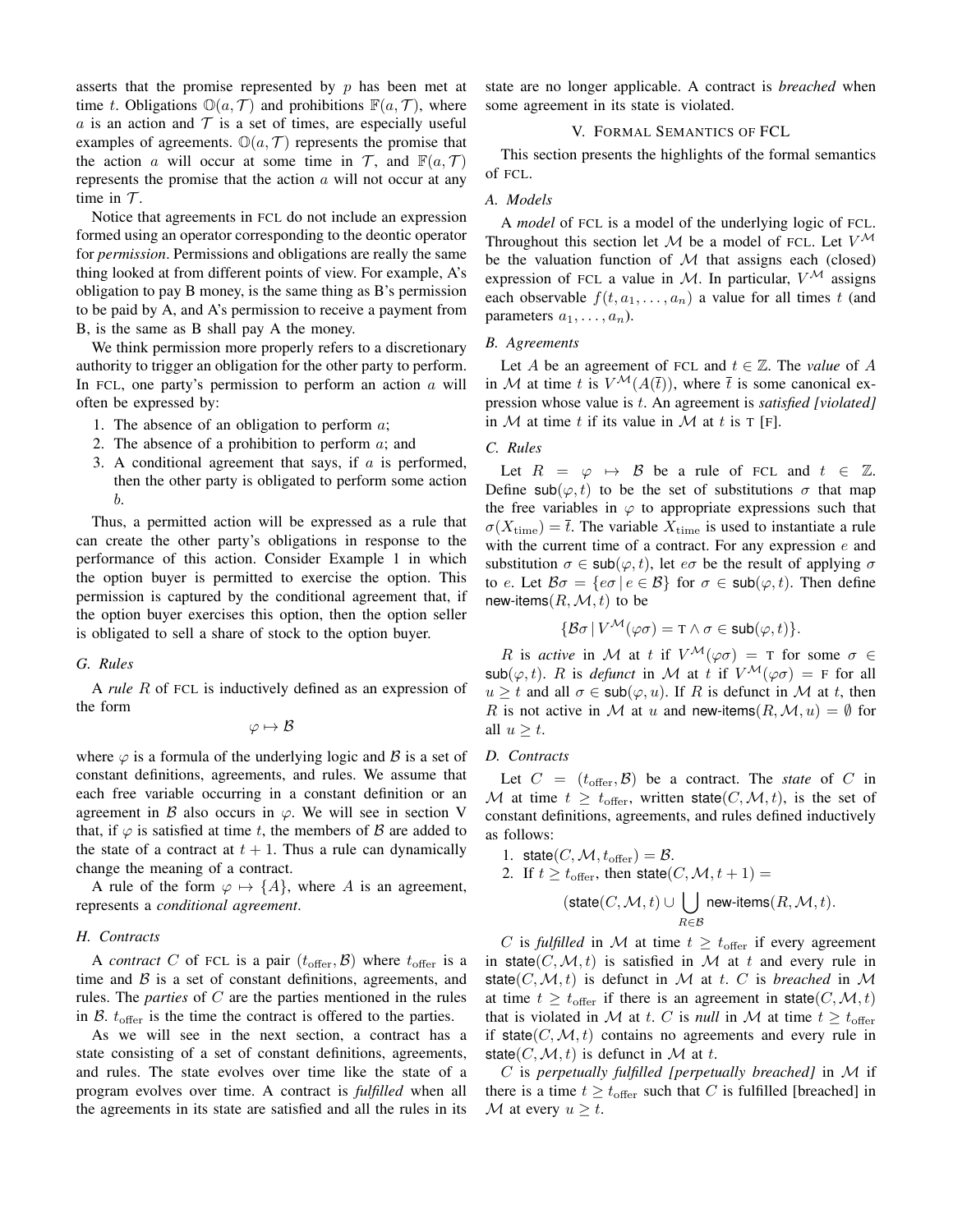## VI. EXAMPLE 1: AN AMERICAN CALL OPTION

We formalize here the American Call Option introduced in Section II as a contract  $C$  of FCL.  $C$  has two parties: a seller and a buyer. The unit of time is one day. Let the offer time  $t_{\rm offer}$  of the contract be the day before June 30, 2015 when the seller offered the contract to the buyer.  $C$  is defined as the pair  $(t_{\text{offer}}, \{D_1, D_2, R_1\})$  where:

 $D_1$ :  $t_{\text{buy}} = 0$  (June 30, 2015).

- $D_2: t_{\text{expire}} = 170$  (December 17, 2015).
- $R_1$  is defined below.
- C is constructed from two rules  $R_1$  and  $R_2$ :

1. *Rule for Buying the Option:*  $R_1 = \varphi_1 \mapsto \{R_2\}$  where:  $\varphi_1 = \text{obs-event}(X_{\text{buy}}, e_1) \wedge X_{\text{buy}} = t_{\text{buy}}.$  $e_1 =$  ("Buy Option", transfer(\$5), {buyer}, {seller}).  $R_2$  is defined below. 2. *Rule for Exercising the Option:*  $R_2 = \varphi_2 \mapsto \{D_3, A\}$  where:

 $\varphi_2 = \text{obs-event}(X_{time}, e_2) \wedge t_{buy} \leq X_{time} \leq t_{expire}.$  $e_2 =$  ("Exercise Option", transfer(\$80), {buyer}, {seller}).  $D_3: t_{\text{exercise}} = X_{\text{time}}.$  $A = \mathbb{O}(e_3, [t_{\text{exercise}}, t_{\text{exercise}} + 30]).$  $e_3 =$  ("Transfer Stock", transfer(stock), {seller},  $\{buyer\}$ ).

 $t_{\text{buy}}$ ,  $t_{\text{expire}}$ , and  $t_{\text{exercise}}$  are new constants of type Time.  $[t_{\text{exercise}}, t_{\text{exercise}} + 30]$  is the interval representing the set of times  $\{t_{\text{exercise}}, t_{\text{exercise}} + 1, \ldots, t_{\text{exercise}} + 30\}.$ 

Each of the three events  $e_1, e_2$ , and  $e_3$  are actions by one of the two parties. The three events are tied to the contract. For example, a more exact name for "Buy Option" would be "Buy Option Described by Contract C". We assume that each of the three events can happen as most once.  $\varphi_1$  asserts the option is bought on June 30, 2015, and  $\varphi_2$  asserts the option is exercised at a time after the option is bought and before the option expires.

The *state* of C in a model M at time  $t \geq t_{\text{offer}}$ , written as state( $C, M, t$ ), evolves over time as indicated in Figure 1. In the figure, let  $u$  be the time that  $R_2$  becomes active, i.e, when the buyer exercises the option. Let  $\sigma$  be the substitution that maps  $X_{time}$  to  $\overline{u}$ . Applying  $\sigma$  has the effect of replacing  $X_{time}$ with  $\overline{u}$ , whose value is the time u.  $D_3\sigma$  is thus the equation  $t_{\text{exercise}} = \overline{u}.$ 

# VII. EXAMPLE 2: A SALE OF GOODS CONTRACT

We previously saw an encoding of the American Call Option in FCL. In this section, we extend an example of a sale of a laser printer contract from [9, p. 5] and provide a formalization of this contract in FCL.

*Example 2:* The contract consists of five clauses:

- 1. Seller agrees to transfer and deliver to Buyer one laser printer within 22 days after an order is made.
- 2. Buyer agrees to accept the goods and to pay a total of \$200 for them according to the terms further set out below.





- 3. Buyer agrees to pay for the goods half upon receipt, with the remainder due within 30 days of delivery.
- 4. If Buyer fails to pay the second half within 30 days, an additional fine of 10% has to be paid within 14 days.
- 5. Upon receipt, Buyer has 14 days to return the goods to Seller in original, unopened packaging. Within 7 days thereafter, Seller has to repay the total amount to Buyer.

Although this example contract is very simple, two points should be noticed. First, a contract usually specifies actions to be taken in case of the violation of a part of the contract. In the deontic literature [5], this is known as *contrary-to-duty obligations (CTDs)* or *reparational obligations*. Clause 4 of this contract is such an example in which a potential violation can generate obligations to "repair" the violation. Second, consider the total amount specified in clause 5. Taken literally, it would imply that the total amount the seller must repay to buyer in case of a return of the printer should be \$200 as stated in clause 2. Actually, this is not the buyer's intention. In fact, the total amount to repay is the amount that the buyer has already paid the seller.

Now we formalize this contract in FCL to explain how we deal with the above problems. Let  $C$  be this contract expressed in FCL. C has two parties: a seller and a buyer. The unit of time is one day. C is defined as the pair  $(t_{\text{offer}}, \{R_1\})$  where  $t_{\rm offer}$  is the time when the seller offered the contract to the buyer.

 $C$  is constructed from the following ten rules:

1. *Rule for Ordering a Printer:*  $R_1 = \varphi_1 \mapsto \{D_1, A_1, R_2\}.$  $\varphi_1 = \text{obs-event}(X_{time}, e_1) \wedge t_{\text{offer}} \leq X_{time}.$  $e_1$  = ("Order Printer", transfer(order), {buyer},  $\{$  seller $\}$ ).  $D_1: t_{\text{order}} = X_{\text{time}}.$  $A_1 = \mathbb{O}(e_2, [t_{\text{order}}, t_{\text{order}} + 22]).$  $e_2$  = ("Deliver Printer", transfer(printer), {seller},  $\{buyer\}$ ).  $R_2$  is defined below.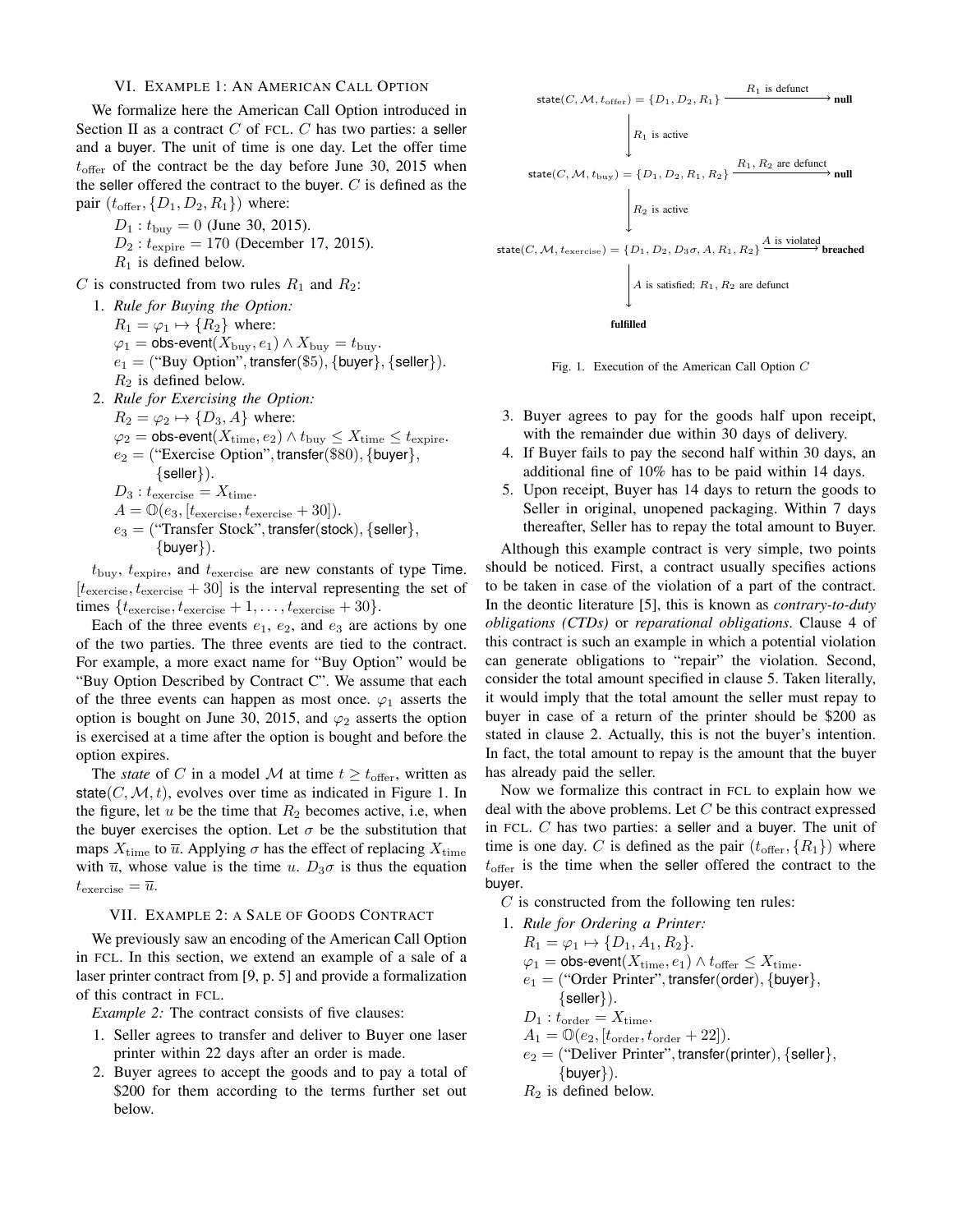2. *Rule for Delivering the Printer:*  $R_2 = \varphi_2 \mapsto \{D_2, D_3, R_3, R_4, R_5, R_6\}.$  $\varphi_2 = \text{obs-event}(X_{time}, e_2)$  $\wedge$   $t_\text{order}$   $\leq$   $X_\text{time}$   $\leq$   $t_\text{order}$  + 22.  $D_2: t_{\text{deliver}} = X_{\text{time}}.$  $D_3$ : obs-total-paid $(X_{time}) = 0$ .  $R_3, R_4, R_5$  and  $R_6$  are defined below. 3. *Rule for Returning the Printer:*  $R_3 = \varphi_3 \mapsto \{D_4, A_2\}.$  $\varphi_3 = \textsf{obs-event}(X_{\text{time}}, e_3)$  $\wedge t_{\text{deliver}} \leq X_{\text{time}} \leq t_{\text{deliver}} + 14.$  $e_3 =$  ("Return Printer", transfer(printer), {buyer},  $\{$  seller $\}$ ).  $D_4: t_{\text{return}} = X_{\text{time}}.$  $A_2 = \mathbb{O}(e_4($ obs-total-paid $(X_{\text{time}})), [t_{\text{return}}, t_{\text{return}}+7]).$  $e_4 = \lambda X_{\text{total}}$ . ("Return Payment", transfer $(X_{\text{total}})$ ,  $\{$  seller $\}$ ,  $\{$  buyer $\}$ ). 4. *Rules for Recording the Payment:*  $R_4 = \varphi_4 \wedge \varphi_5 \mapsto \{D_5\}.$  $R_5 = \neg \varphi_4 \wedge \varphi_5 \mapsto \{D_6\}.$  $\varphi_4 = \mathsf{obs\text{-}event}(X_{time}, e_5(X_{\text{payment}}))$  $\wedge t_{\text{deliver}} \leq X_{\text{time}}.$  $e_5 = \lambda X_{\text{payment}}$ . ("Pay Seller", transfer $(X_{\text{payment}})$ ,  $\{buyer\}, \{seller\}).$  $\varphi_5 = \neg \textsf{obs-event-before}(X_{\text{time}}, e_3).$  $D_5$ : obs-total-paid $(X_{time}) =$ obs-total-paid $(X_{time} - 1) + X_{payment}$ .  $D_6$  : obs-total-paid $(X_{\text{time}}) =$  obs-total-paid $(X_{\text{time}} - 1)$ . 5. *Rules for Making Payments:*  $R_6 = \varphi_6 \mapsto \{A_3, R_7\}.$  $\varphi_6 = \neg \textsf{obs-event-before}(t_{\text{delay}} + 1, e_3).$  $A_3 = \mathbb{O}(e_5(200/2), [t_{\text{deliver}}, t_{\text{deliver}} + 1]).$  $R_7 = \varphi_7 \wedge \varphi_5 \mapsto \{D_7, R_8, R_9, R_{10}\}.$  $\varphi_7 = \text{obs-event}(X_{time}, e_5(200/2))$  $\wedge t_{\text{deliver}} \leq X_{\text{time}} \leq t_{\text{deliver}} + 1.$  $D_7: t_{\text{first}} = X_{\text{time}}.$  $R_8 = \varphi_8 \wedge \varphi_5 \mapsto \{A_4\}.$  $\varphi_8 = \neg \textsf{obs-event-before}(X_{\text{time}}, e_5(200/2))$  $\wedge$   $t_{\rm first}+1 \leq X_{\rm time} \leq t_{\rm deliver}+14.$  $A_4 = \mathbb{O}(e_5(200/2), [t_{\text{deliver}} + 15, t_{\text{deliver}} + 44]).$  $R_9, R_{10}$  are defined below. 6. *Rules for Paying Fine for a Late Payment:*  $R_9 = \varphi_9 \wedge \varphi_5 \mapsto \{D_8\}.$  $R_{10} = \varphi_{10} \mapsto \{A_5\}.$  $\varphi_9 = \text{obs-event}(X_{\text{time}}, e_5(200/2))$  $\wedge t_{\text{first}} \leq X_{\text{time}} \leq t_{\text{deliver}} + 44.$  $D_8: t_{\text{second}} = X_{\text{time}}.$  $\varphi_{10} = t_{\text{deliver}} + 31 \leq t_{\text{second}} \leq t_{\text{deliver}} + 44.$  $A_5 = \mathbb{O}(e_5(10\% * 200/2), [t_{\text{second}}, t_{\text{second}}]).$ 

 $t_{\text{order}}$ ,  $t_{\text{deliver}}$ ,  $t_{\text{return}}$ ,  $t_{\text{first}}$ , and  $t_{\text{second}}$  are new constants of type Time. Each of the five events  $e_1, e_2, e_3, e_4$ , and  $e_5$  are actions by one of the two parties. We assume that the events  $e_1, e_2, e_3, e_4$  can happen at most once and the "Pay Seller" event  $e_5$  can happen at most twice.

obs-total-paid $(t)$  represents the total amount that the buyer has been observed to have paid the seller at time  $t$ . When rule  $R_4$  is active,  $D_5$  is generated.  $D_5$  is used to add a payment to the total amount paid at the previous time point.  $D_5$  and  $D_6$ work together to record the happenings of the "Pay Seller" event  $e_5$  in the timeline. obs-event-before $(t, e)$  represents the observation that the event  $e$  occurred before time  $t$ .

We identify that the buyer has the following options to choose from after he has accepted the printer and made the first payment:

- 1. Buyer makes a return within 14 days after the delivery is made.
- 2. Buyer makes the second payment within 14 days after the delivery made.
- 3. Buyer makes the second payment between 15 to 30 days after the delivery made.
- 4. Buyer makes the second payment with an additional fine between 31 to 44 days after the delivery made.

 $R_8$ ,  $R_9$ , and  $R_{10}$  work together for the reparation purpose if the violation occurs. Within 14 days the buyer has the first and second options to choose from.  $R_8$  says if the first two options have not been chosen, then between 15 to 44 days the buyer is obligated to make the second payment. If it is paid late, which means  $R_{10}$  is active, then an additional fine must be paid.

# VIII. RELATED WORK

Several formal languages for writing contracts have been proposed. Our language FCL is most closely related to the following work:

- S. L. Peyton Jones and J. M. Eber (J&E) [7], [8].
- A. Goodchild, C. Herring, and Z. Milosevic (GHM) [10].
- G. Governatori and Z. Milosevic  $(G&M)$  [11], [12], [13].
- J. Andersen, E. Elsborg, F. Henglein, J.G. Simonsen, and C. Stefansen (AEHSS) [14].
- C. Prisacariu and G. Schneider (P&S) [12], [15], [16], [17], [18].
- P. Bahr, J. Berthold, M. Elsman (BBE) [19].
- LegalRuleML Technical Committee (TC) [20], [21].

The domains of these approaches are varied: J&E's and BBE's works are restricted to financial contracts; GHM builds a domain-specific language for business contracts; AEHSS is concerned with formalizing commercial contracts; and the LegalRuleML TC focuses on the creation of machine-readable forms of the contents of legal texts, such as legislation, regulations, contracts, and case law, for different concrete Web applications. Same as P&S's work, our proposed language FCL considers the formalization of general contracts that are agreements written by and for humans.

Several techniques are employed in the literature for developing a precise formal language for specifying contracts. Most of the techniques, such as those given in [10], [13], [12], belong to the event-condition-action (ECA) based scheme. GHM and G&M model contracts as sets of policies. A policy specifies that a legal entity is either forbidden or obliged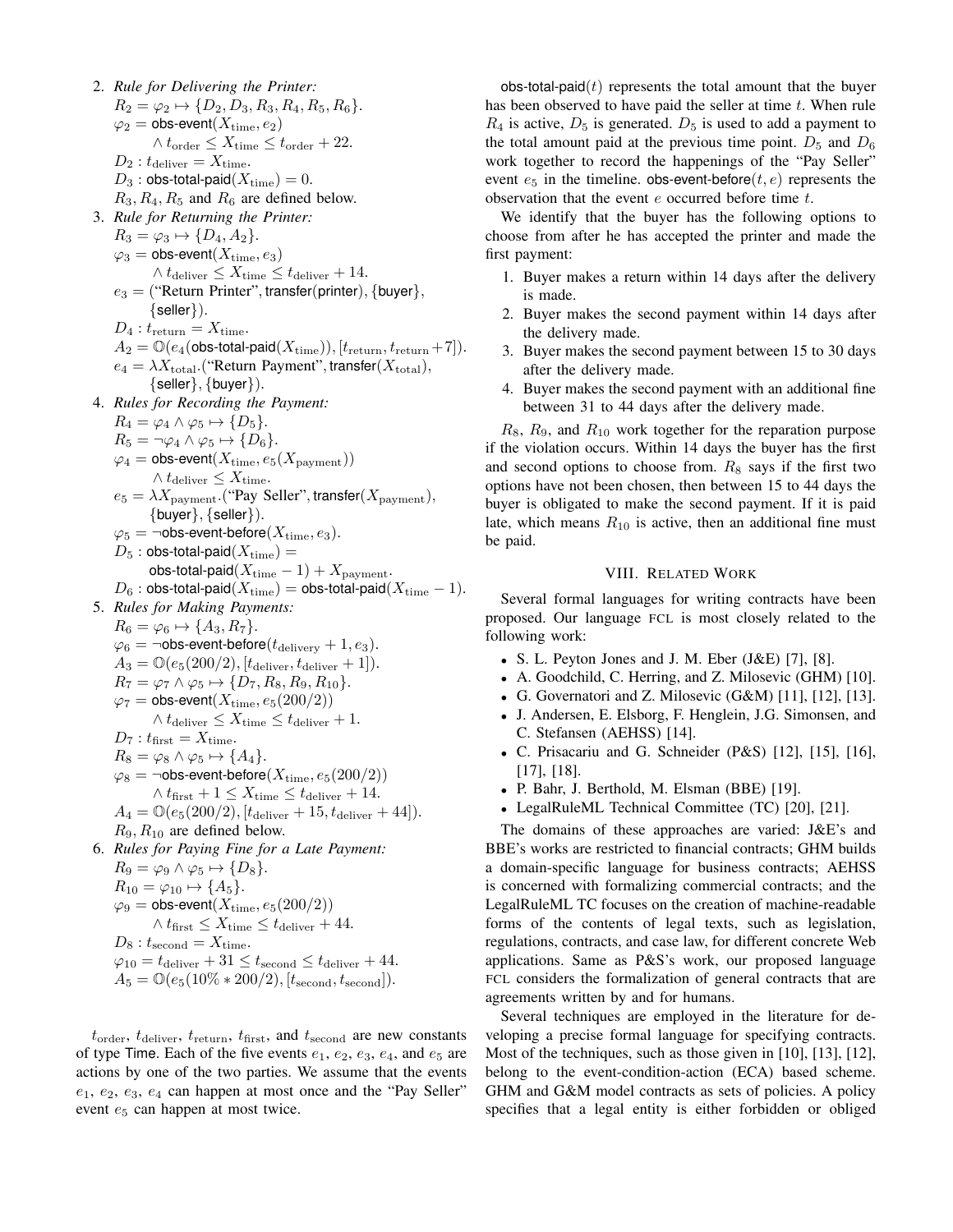to perform an action under certain event-based conditions. AEHSS provide an action-trace based language [14] to model contracts. J&E's functional programming based language [7], [8] and BBE's cash-flow trace based approach [19] use the idea of observables to specify events. P&S introduce in [15], [16], [17], [18] a contract language  $\mathcal{CL}$  for expressing electronic contracts based on a combination of concepts from deontic, dynamic, and temporal logic.  $CL$  restricts deontic modalities to ought-to-do statements and add the modalities of dynamic logic to be able to reason about what happens after an action is performed. Rather than providing a logical language for contracts, the LegalRuleML TC extends RuleML to provide a rule interchange language with formal features specific for the legal domain. This enables implementers to structure the contents of the legal texts in a machine-readable format by using the representation tools. Motivated by the ECA-based formalisms and idea of observables, we introduce in FCL the concept of a *rule* that is a conditional agreement that depends on certain observations. The use of observables to determine both the meaning of a contract and how the meaning of the contract evolves over time provides a basis for monitoring the dynamic aspects of a contract.

Only P&S's  $CL$  language and LegalRuleML can specify reparation clauses.  $CL$  language incorporates the notions of contrary-to-duty and contrary-to-prohibition by explicitly attaching to the deontic modalities a reparation which is to be enforced in case of violations. The LegalRuleML introduces in [20] a suborder list that is a list of deontic formulas to model penalies. In FCL, we interpret an agreement in a contract in terms of the deontic concepts of *obligation* and *prohibition*. These concepts are applied in expressions to actions that are executed by the parties of the contract. Thus, the concepts express what a party *ought to do* and or *ought not do*. FCL rules can also be used for reparational purposes when an agreement is violated.

With the exception of works provided by AEHSS, P&S, and LegalRuleML TC, all of the languages above are informal. GHM and G&M lack a formal semantics and a reasoning system even though they provide a good framework for monitoring contracts. The semantics provided by J&E in [8] and BBE in [19] are based on stochastic processes. But since both of the two approaches pay more attention to finding the monetary value of contracts, they consider the semantic meaning of a contract to be its cash-flow gains which is too limited for general contracts from our point of view. We find this lack of work on formal semantics surprising since one of the main benefits of defining a contract language to be formal is to enable the language to have a precise, unambiguous semantics.

Although the languages of AEHSS and P&S provide a formal mathematical model for contracts with a formal semantics and are able to express some important features of contracts, they are not as expressive as FCL. For example, in the case where a contract is breached, the monitor should not only report a breach of contract, but also who among the contract parties is responsible (blame assignment). Except for the languages provided by BBE and LegalRuleML TC, all other contracts covered by these approaches, including the work of AEHSS and P&S, are two-party contracts in which the parties are implicit. These approaches are not able to determine who is to be blamed when a contract is breached. Our proposed language provides explicit participants and thus provides the possibility of having both contracts with any number of parties and blame assignment.

In addition, because time constraints are implicit in P&S's  $\mathcal{CL}$  language, it only has relative deadlines where one party's commitment to do something depends on when the other party has performed an action. Our proposed language has not only relative temporal constraints, but also absolute temporal constraints.

# IX. CONCLUSION AND FUTURE WORK

In this paper we have presented FCL, a formal language for writing contracts that may contain temporally based conditions. Changes to the meaning of a FCL contract are triggered when the conditions in it become true. FCL admits agreements that correspond to the deontic notions of obligation and prohibition, can express conditions that depend on events and other observables, and include condition-based rules to define new constants and introduce new agreements. FCL can be extended to express laws and regulations and to thus identify agreements of a contract that are in conflict with the underlying laws and regulations of the contract. To our knowledge, no other formal contract language is as expressive as FCL.

FCL offers three advantages to the contract writer. First, since FCL has a precise semantics, contracts written in FCL have an unambiguous meaning. Since the underlying logic of FCL is simple type theory, the semantics of contracts written in FCL is based on very well understood ideas. Third, since FCL is a formal language, software-implemented formal methods can be used to assist in the writing and analysis of FCL contracts. In particular, we can use software tools to check whether an action in a contract has been performed or not, to report whether a contract has been fulfilled or violated, to compute the value of a contract, etc. We can also use software tools to reason about possible future outcomes of a contract and about the relationship between different contracts.

Our future work will include (1) extending the design of FCL, (2) writing several additional examples of contracts in FCL, (3) developing a reasoning system for FCL, (4) designing a module system for building contracts out of contract modules, and (5) integrating FCL with contract law and regulations. We will also validate FCL by implementing it in Agda [22], [23], [24], a dependently typed functional programming language. In a future paper, we will give a full presentation of FCL and its implementation in Agda.

#### ACKNOWLEDGMENTS

The authors are grateful to the reviewers for their comments and suggestions. This research was supported by NSERC.